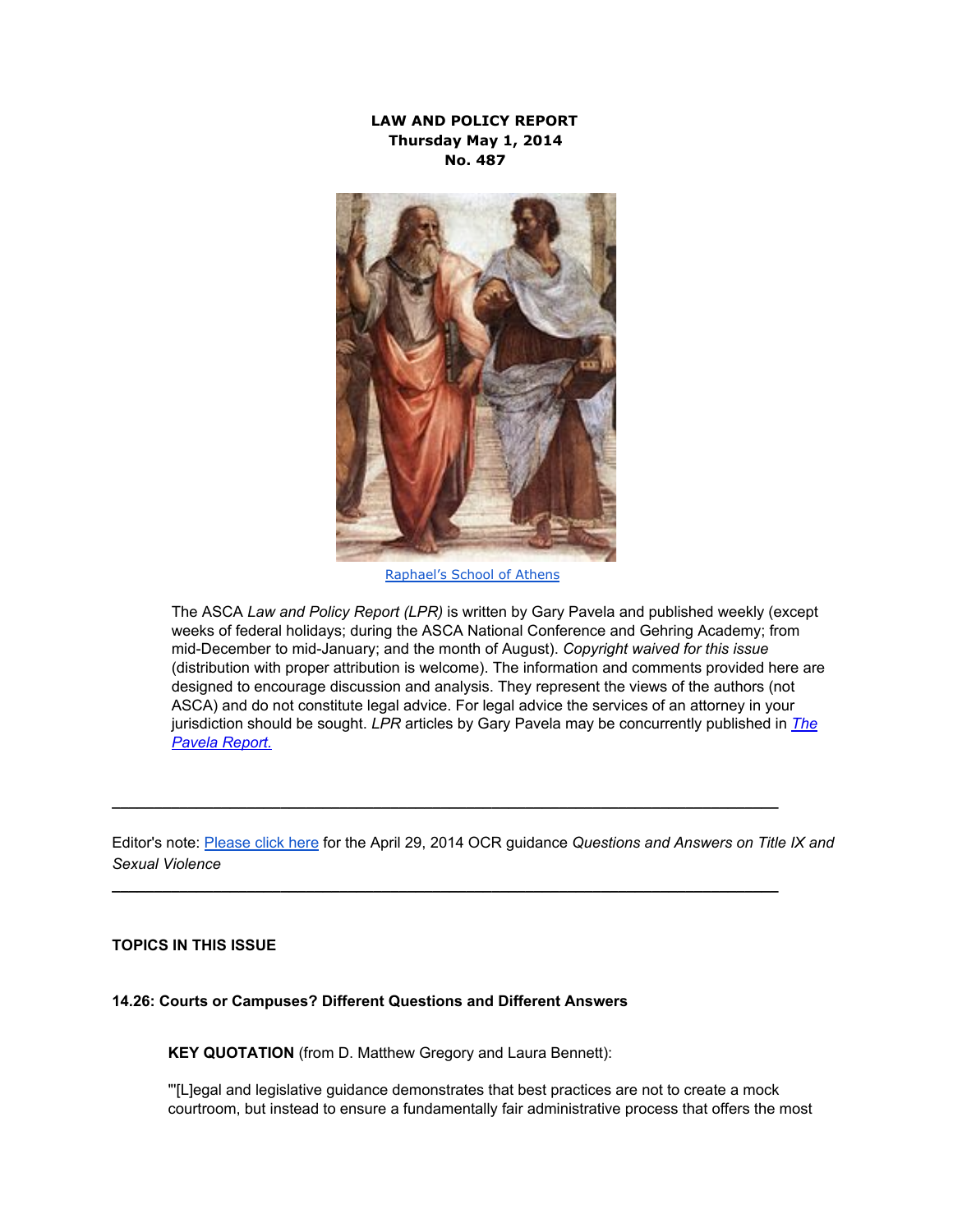effective ways to allow students to share their perspectives and feel that they have been respected and heard."

## **14.27 ENCORE COMMENTARY: The risks of "automatic expulsion" in sexual assault cases**

**KEY QUOTATION** (From the editor) **:**

"The subliminal purpose of automatic sanctioning is to preclude thinking. This strategy is incompatible with the aims of a college education"

# **ENDNOTE: "I'd give the devil benefit of law"**

**14.26 Courts or Campuses? Different Questions and Different Answers**

**\_\_\_\_\_\_\_\_\_\_\_\_\_\_\_\_\_\_\_\_\_\_\_\_\_\_\_\_\_\_\_\_\_\_\_\_\_\_\_\_\_\_\_\_\_\_\_\_\_\_\_\_\_\_\_\_\_\_\_\_\_\_\_\_\_\_\_\_\_\_\_\_\_\_\_**

**\_\_\_\_\_\_\_\_\_\_\_\_\_\_\_\_\_\_\_\_\_\_\_\_\_\_\_\_\_\_\_\_\_\_\_\_\_\_\_\_\_\_\_\_\_\_\_\_\_\_\_\_\_\_\_\_\_\_\_\_\_\_\_\_\_\_\_\_\_\_\_\_\_\_\_**

# **Invited commentary**

D. Matthew Gregory, PhD President, Association for Student Conduct Administration (ASCA) and Laura Bennett, M.Ed. President- Elect, Association for Student Conduct Administration (ASCA)

### **Introduction**

In recent years, the United States Department of Education's Office for Civil Rights (OCR) has shown an increasing interest in guiding how colleges and universities address sexual violence on campus. For example, in the Dear Colleague Letter dated April 4, 2011 and in the Resolution Agreement with the University of Montana from May 8, 2013, OCR provided recommended roadmaps for campuses to follow toward the appropriate resolution of cases involving sexual discrimination, including sexual violence. Some of the guidance is very clear – such as the burden of proof of preponderance (or more likely than not), that must be used to evaluate such cases. Other guidance is not so clear – such as how to best proceed if a survivor doesn't want to pursue formal action from a college or how to provide effective prevention programs. Recently, conversations occurred through the Negotiated Rule-Making Committee process concerning the Violence Against Women Act (VAWA) and the Campus Sexual Violence Elimination (SaVE) Act, which will result in additional guidance for campuses. The most recent guidance is the April 29, 2014 OCR guidance *[Questions](http://www.google.com/url?q=http%3A%2F%2Fwww2.ed.gov%2Fabout%2Foffices%2Flist%2Focr%2Fdocs%2Fqa-201404-title-ix.pdf&sa=D&sntz=1&usg=AFQjCNGIUfWyIW1c5bcnv49wiSJRIkD9tw) and Answers on Title IX and Sexual Violence*, which was released along with the debut of the governmental website Not [Alone](https://www.google.com/url?q=https%3A%2F%2Fwww.notalone.gov%2F&sa=D&sntz=1&usg=AFQjCNEfZk3zy4kKwiI-ebjYhuKxfJ2o1A) - a resource for both students and campuses towards preventing and responding to sexual assault on college campuses. From written policies to preventative education to recordkeeping and investigations, institutions are being required to review and revise their policies and procedures in order to be compliant. At the heart of these discussions are the campus student conduct processes, as these are the avenues by which all forms of student misbehavior affecting the institution and its community members are evaluated and addressed.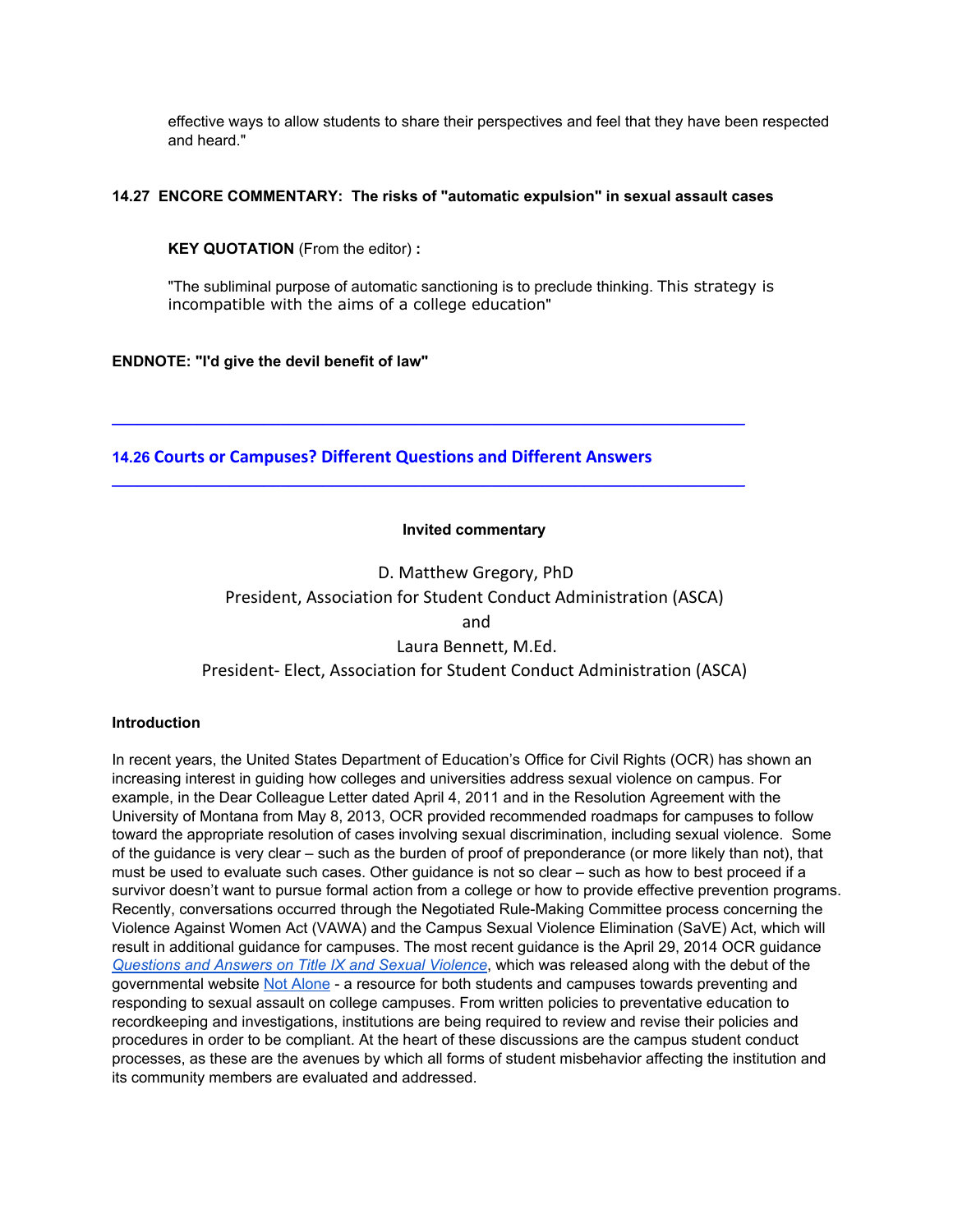#### **Why Not Be Just Like the Courts?**

The recent guidance from OCR is certainly not the first time that campus conduct proceedings have been impacted by the Federal government. Indeed, the field of student conduct has been highly influenced not only by legislation but also by case law at the judicial circuit and federal court levels. Students' due process rights were established in 1961 when the landmark case *Dixon v Alabama State Board of Education* ruled that students were entitled to basic procedural protections prior to being suspended or expelled. Today, college administrators and hearing boards all over the country uphold students' rights by providing campus processes based on fundamentally fair procedures, including informing students of the rules that their behavior may have violated and providing them the opportunity to respond to the allegations by presenting their side of the story.

For those not involved in campus conduct administration, there is often a perception that the campus conduct process is or should be like a court of law. Yet, even the courts themselves have offered that campus conduct processes *should* be distinctly different than the criminal or legal proceedings. The most recent April 29 guidance from OCR validates the courts' opinions, stating "a Title IX investigation will never result in incarceration of an individual and, therefore, the same procedural protections and legal standards are not required." (p. 27) Common goals in a court proceeding are to prosecute, to negotiate the best deal, or to avoid being found guilty through any available means that an experienced attorney or prosecutor might be able to pursue. While campuses may have formal hearings as a part of their case resolution process, these should still feel very different than a court proceeding. At a minimum, they should be conversational, rather than adversarial, in nature.

There is a reason most campuses have moved away from using phrases like "disciplinary" or "judicial". The campus conduct processes are about a student's relationship to the institution and its behavioral standards or policies. While there may be overlap with some criminal statutes (such as with theft, drugs, or rape), campus policies and processes are intentionally and appropriately different. For example, it would be unusual to find "murder" as a specific violation in a campus code of conduct. Whether possession of a certain amount of drugs constitutes a felony or a misdemeanor is not a question that a campus conduct panel should seek to answer. Rather, whether someone's behavior causes physical harm or constitutes a threat; or whether the use of drugs causes harm or disruption to a residence hall floor or a campus community – these are the questions that are considered when analyzing student behavior and policy violations. The focus is on assessing the negative impacts of an individual's behavior on the learning environment of others. In addition, unlike a court of law, the worst consequence of a college or university campus proceeding is not incarceration but simply that a student would no longer be able to attend that institution.

*"The discipline of students in the educational community is, in all but the case of irrevocable expulsion, a part of the teaching process."*

 $\mathcal{L}_\mathcal{L} = \{ \mathcal{L}_\mathcal{L} = \{ \mathcal{L}_\mathcal{L} = \{ \mathcal{L}_\mathcal{L} = \{ \mathcal{L}_\mathcal{L} = \{ \mathcal{L}_\mathcal{L} = \{ \mathcal{L}_\mathcal{L} = \{ \mathcal{L}_\mathcal{L} = \{ \mathcal{L}_\mathcal{L} = \{ \mathcal{L}_\mathcal{L} = \{ \mathcal{L}_\mathcal{L} = \{ \mathcal{L}_\mathcal{L} = \{ \mathcal{L}_\mathcal{L} = \{ \mathcal{L}_\mathcal{L} = \{ \mathcal{L}_\mathcal{$ 

 $\mathcal{L}_\mathcal{L} = \{ \mathcal{L}_\mathcal{L} = \{ \mathcal{L}_\mathcal{L} = \{ \mathcal{L}_\mathcal{L} = \{ \mathcal{L}_\mathcal{L} = \{ \mathcal{L}_\mathcal{L} = \{ \mathcal{L}_\mathcal{L} = \{ \mathcal{L}_\mathcal{L} = \{ \mathcal{L}_\mathcal{L} = \{ \mathcal{L}_\mathcal{L} = \{ \mathcal{L}_\mathcal{L} = \{ \mathcal{L}_\mathcal{L} = \{ \mathcal{L}_\mathcal{L} = \{ \mathcal{L}_\mathcal{L} = \{ \mathcal{L}_\mathcal{$ 

Philosophically, those who administer campus conduct processes seek the outcomes of demonstrated learning, changes in behavior, and protection for the campus community. Legally, there is precedent to support this educational approach in lieu of a process that mirrors the criminal justice system. This important point is addressed specifically in the one of the most well-known documents providing legal guidance to higher education, The *General Order on Judicial Standards of Procedure and Substance in Review of Student Discipline at Tax Supported Institutions of Higher Education* (Western District of Missouri, 1968). The General Order, written *en banc*, was informed by numerous amicus briefs and information from relevant national organizations and has been cited by multiple federal courts in various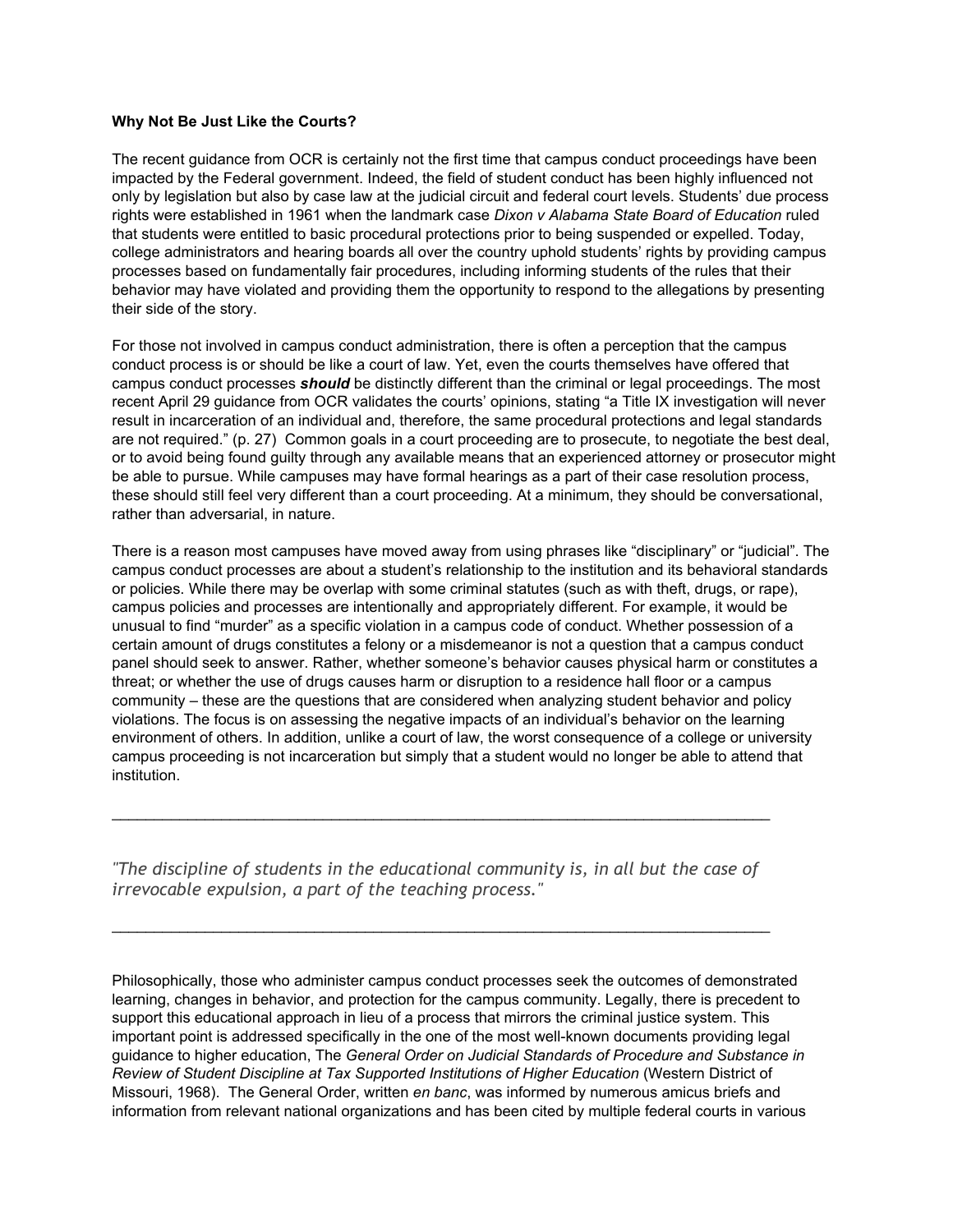districts across the U.S. In support of the philosophical approach to addressing student misconduct, it states:

The discipline of students in the educational community is, in all but the case of irrevocable expulsion, a part of the teaching process. In the case of irrevocable expulsion for misconduct, the process is not punitive or deterrent in the criminal law sense, but the process is rather the determination that the student is unqualified to continue as a member of the educational community. Even then, the disciplinary process is not equivalent to the criminal law processes of federal and state criminal law. For, while the expelled student may suffer damaging effects, sometimes irreparable, to his educational, social, and economic future, he or she may not be imprisoned, fined, disenfranchised, or subjected to probationary supervision. The attempted analogy of student discipline to criminal proceedings against adults and juveniles is not sound. (p.5)

The court's holding permits colleges and universities to conduct fundamentally "fair" (not adversarial) proceedings that focus on developmental discussions in which a student reflects on the standards of the community, his/her own behavioral decisions within that community, and the impacts of his/her actions on others. In *Wasson v. Trowbridge* (1967), the United States Court of Appeals for the Second Circuit specifically held that campus conduct processes did *not* require active legal representation, even in an expulsion proceeding. The court wrote:

Where the proceeding is non-criminal in nature, where the hearing is investigative and not adversarial and the government does not proceed through counsel, where the individual concerned is mature and educated, where his knowledge of the events [at issue] should enable him to develop the facts adequately through available sources, and where the other aspects of the hearing taken as a whole are fair, due process does not require representation by counsel. It is significant that in the *Dixon* case where the balancing of government and private interests favored the individual far more than here, the court did not suggest that a student must be represented by counsel in an expulsion proceeding.

Aside from all of the judicial precedent described above, there is also a basic humane answer to this question. According to *Not Alone: The First Report of the White House Task Force to Protect [Students](http://www.google.com/url?q=http%3A%2F%2Fwww.whitehouse.gov%2Fsites%2Fdefault%2Ffiles%2Fdocs%2Freport_0.pdf&sa=D&sntz=1&usg=AFQjCNErhNLsaw_HVomtumtFaxB_L0Mjgg) from Sexual [Assault](http://www.google.com/url?q=http%3A%2F%2Fwww.whitehouse.gov%2Fsites%2Fdefault%2Ffiles%2Fdocs%2Freport_0.pdf&sa=D&sntz=1&usg=AFQjCNErhNLsaw_HVomtumtFaxB_L0Mjgg)*, there is a wide gap between the number of students who are sexually assaulted on college campuses each year and the number who report this to campus or local law enforcement. Creating mock courtrooms on our campuses would only further this gap - we owe it to our students to provide them with the best investigation and resolution processes we can, in order to fulfill our piece of addressing the overall sexual violence problem in our country. Mirroring the criminal process and courtrooms is not the answer our students are looking for - campus proceedings should not re-victimize, nor should they persecute.

### **Do Campuses Still Have Procedural Obligations?**

There is, of course, value in having some designated procedures. Students (both complainants and respondents) should know what to expect from a meeting with an administrator, during a campus investigation, or a hearing before a panel of campus community members. In *Goss v. Lopez* (1975), Justice White calls for more formal proceedings on campus. Justice White was not asking for a process composed of jurors, lawyers, witnesses, defendants, prosecutors, crossexamination, stringent rules of evidence, or a judge. What Justice White was advocating for is a process where students can actively engage in discussions about their behavior, and not one where it appears that a College official makes decisions without ever having heard the student's side of things or makes decisions without student inclusion.

In *Nzuve v. Castleton State College* (1975), the court recommended that educational institutions have both a need and a right to have their own campus standards. The *Nzuve* court cites the earlier *Goldberg v. Regents of University of California* (1967) opinion that squarely held that discipline imposed by an academic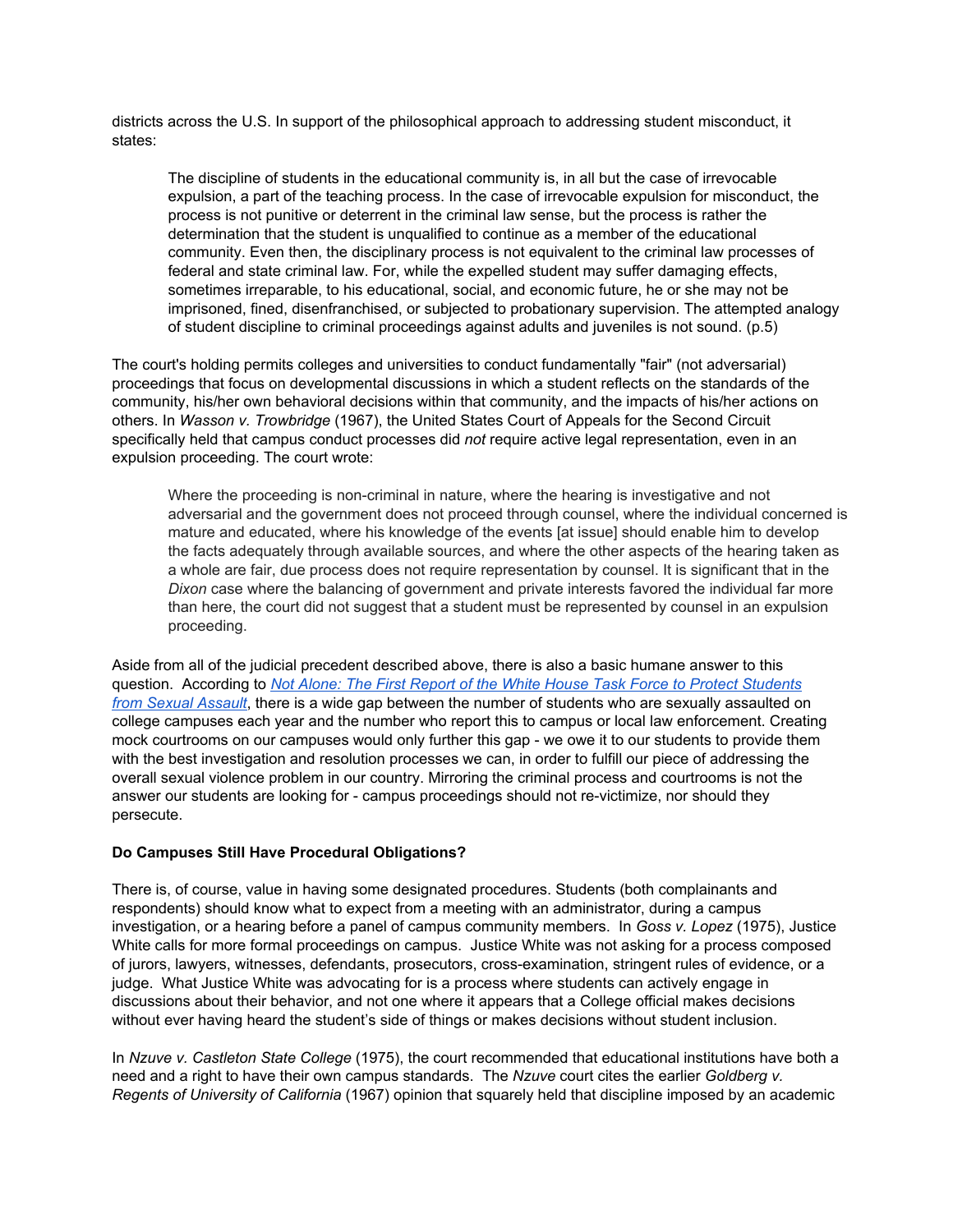community should not be required to wait for the outcome of any criminal or civil processes before determining an outcome in accordance with established institutional standards. Additionally, the *Nzuve* court offered that it would not be unusual for a temporary relief to be sought to enable the plaintiff to complete his education, thus effectively completing an "end run" around the disciplinary rules and procedures of the college (p. 325). These decisions are consistent with the current guidance coming from OCR regarding both standards for behavior as well as the procedures for addressing alleged misconduct.

The most recent Negotiated Rule-Making process has yielded public conversations suggesting that campus conduct processes should mirror judicial court procedures when the behavior in question may also constitute a crime such as sexual assault. This topic was addressed in *Gorman v. University of Rhode* Island (1988), where the court offered that a fair campus process should not have to follow the traditional common law adversarial method. The procedural question is whether the individual has had an opportunity to answer, explain, and defend, and not whether a campus hearing mirrored a common law criminal trial. The court goes on to say, that other than the right to be informed of the possible allegations and have the opportunity to be heard, procedural protections to ensure fairness are uncertain and must be determined by a careful weighing or balancing of the competing interests surrounding the case (p. 14). The same Justice White mentioned previously said, "the Due Process Clause requires, not an 'elaborate hearing' before a neutral party, but simply 'an informal give-and-take between student and disciplinarian' which gives the student 'an opportunity to explain his version of the facts.'" See *Ingraham v. Wright* (1977) (White, J., dissenting) (p. 16).

It is also important to remember that attendance at tax supported higher education institutions is optional, not compulsory. In *The General Order,* the judges addressed this point specifically, reminding us that attendance at college is voluntary, that obligations imposed by the institution may be higher than those imposed on citizens through laws, and that the institution can "discipline students to secure compliance with these higher obligations as a teaching method or to sever the student from the academic community." (p.4) When comparing the nature of higher education student conduct proceedings to that of the criminal court the judges wrote,

In the field of discipline, scholastic and behavioral, an institution may establish any standards reasonably relevant to the lawful missions, processes, and functions of the institution. It is not a lawful mission, process, or function of an institution to prohibit the exercise of a right guaranteed by the Constitution or a law of the United States to a member of the academic community in the circumstances. Therefore, such prohibitions are not reasonably relevant to any lawful mission, process or function of an institution…Standards so established may apply to student behavior on and off the campus when relevant to any lawful mission, process, or function of the institution. By such standards of student conduct the institution may prohibit any action or omission which impairs, interferes with, or obstructs the missions, processes and functions of the institution...Standards so established may require scholastic attainments higher than the average of the population and may require superior ethical and moral behavior. In establishing standards of behavior, the institution is not limited to the standards or the forms of criminal laws. (p. 7)

#### **What are the Roles of Advisors and Attorneys?**

Case law clearly indicates that the judicial branch does not intend for campuses to duplicate their procedures in the courts. However, it is also acknowledged that students do not shed their constitutional rights when they set foot on college campuses. If a student is facing criminal charges for alleged involvement in an incident that is also subject to the campus conduct process, he/she may wish to consult with an attorney prior to discussing the incident during campus conduct process. However, the campus must also still proceed with its own resolution process to protect the safety and rights of the campus and its community members. This is especially critical in cases involving sexual coercion or other forms of violence, which can inhibit another student's ability to pursue his/her education. The Negotiated Rule-Making committee recently came to consensus on the opportunity for students (both those accused and those bringing a complaint) to include an advisor of their choosing as they participate in a campus conduct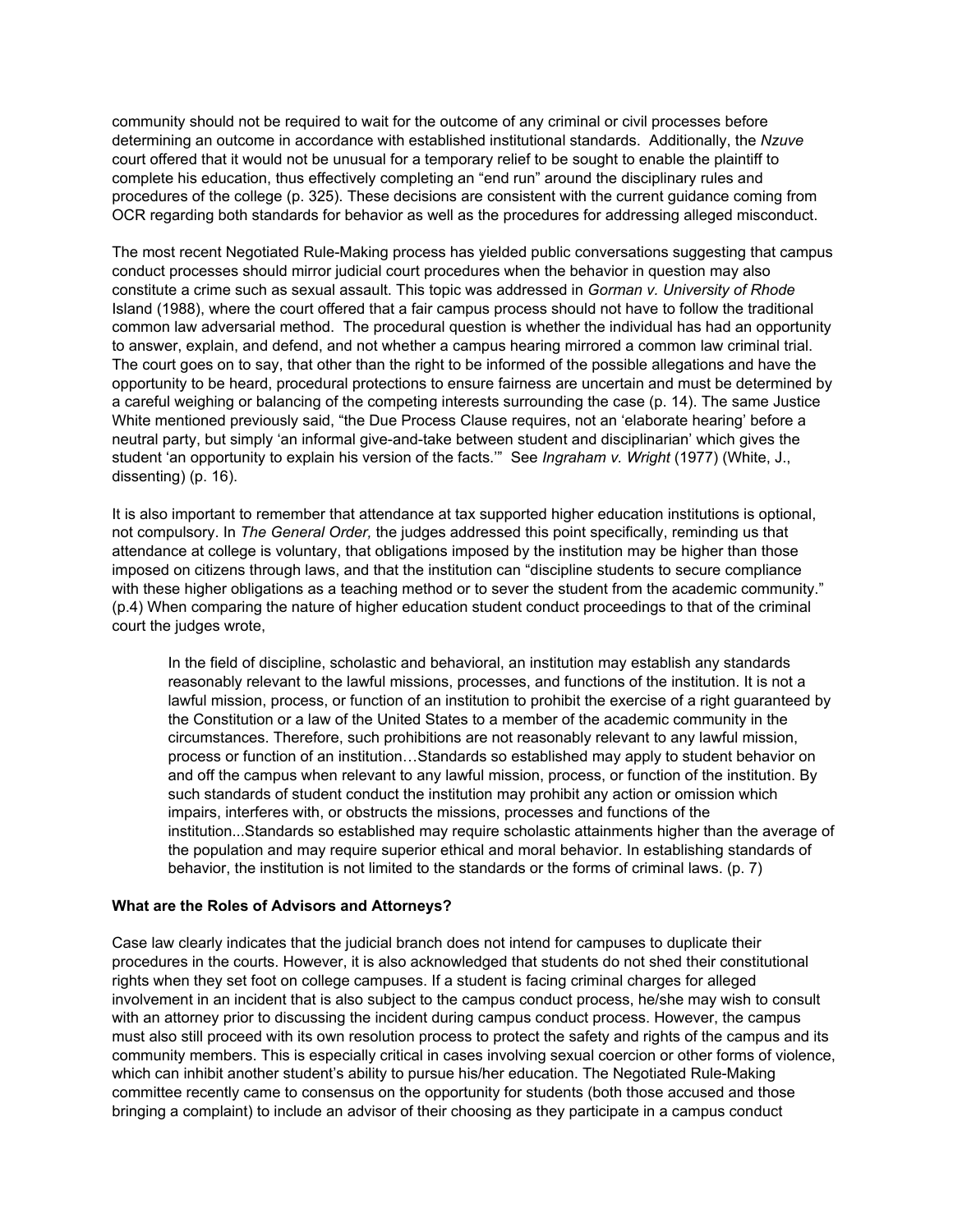process. This advisor may be a parent, another student, an attorney, a faculty member, etc. What institutions must be aware of is that they can impose limits on the level of participation that such an advisor has in the campus conduct process. In *Osteen v. Henley* (1993) the court wrote,

Even if a student has a constitutional right to consult counsel--an issue not foreclosed by Baxter, as we shall see--we don't think he is entitled to be represented in the sense of having a lawyer who is permitted to examine or cross-examine witnesses, to submit and object to documents, to address the tribunal, and otherwise to perform the traditional function of a trial lawyer. To recognize such a right would force student conduct proceedings into the mold of adversary litigation. The university would have to hire its own lawyer to prosecute these cases and no doubt lawyers would also be dragged in--from *the law faculty or elsewhere--to serve as judges.* Piarowski v. Illinois Community College Dist. 515, 759 F.2d 625, 629 (7th Cir. 1985).

One can only imagine the costs associated with a scenario involving so many attorneys being paid to debate whether or not a student violated the rules set forth by a college. Such a model would also create inequities that already exist in the courtroom – the student or the college who can afford the best attorney might face very different outcomes than those who cannot. Arguments may be made that colleges should allow students to have the same protections that they are permitted in court to ensure that colleges are not issuing the most severe sanction of expulsion in haste; however this opinion is not supported in theory nor by the legal system itself. In *Osteen v Henley* (1993), the court went on to say:

The danger that without the procedural safeguards deemed appropriate in civil and criminal litigation, public universities will engage in an orgy of expulsions is slight. The relation of students to universities is, after all, essentially that of customer to seller. That is true even in the case of public universities, though they are much less dependent upon the academic marketplace than private universities... (pp. 225-226).

Campuses continue to face challenges with balancing prompt and fair procedural protections (as required by legislation, case law, and to further the spirit of an educational campus conduct process) for those accused of violations, while ensuring that the process is also accessible and equitable for those who have been victimized, especially survivors of the most intimate acts of sexual and other personal violence. The legal and legislative guidance demonstrates that best practices are not to create a mock courtroom, but instead to ensure a fundamentally fair administrative process that offers the most effective ways to allow students to share their perspectives and feel that they have been respected and heard.

# **14.27 ENCORE COMMENTARY: The risks of "automatic expulsion" in sexual assault cases)**

**\_\_\_\_\_\_\_\_\_\_\_\_\_\_\_\_\_\_\_\_\_\_\_\_\_\_\_\_\_\_\_\_\_\_\_\_\_\_\_\_\_\_\_\_\_\_\_\_\_\_\_\_\_\_\_\_\_\_\_\_\_\_\_\_\_\_\_\_\_\_**

**\_\_\_\_\_\_\_\_\_\_\_\_\_\_\_\_\_\_\_\_\_\_\_\_\_\_\_\_\_\_\_\_\_\_\_\_\_\_\_\_\_\_\_\_\_\_\_\_\_\_\_\_\_\_\_\_\_\_\_\_\_\_\_\_\_\_\_\_\_\_**

Students on some campuses have been calling for automatic expulsion in sexual assault cases. We think this approach would likely result in *fewer* respondents being held accountable for sexual misconduct. Our preferred model is a policy that identifies expulsion as a presumptive (not automatic) sanction and requires hearing panels to state specific reasons for any penalty imposed. The following considerations influence our view:

**[1] Mandatory sanctioning disempowers complainants.** Your editor worked for many years at the University of Maryland. Some sexual assault complainants there demanded expulsion. Others felt just as strongly that alternative penalties should be imposed. Complainants have varying perspectives on sanctioning, usually based on different factual circumstances in each case. Their views should not be determinative, but neither should they be disregarded. Watch for a significant *drop* in reporting if word spreads that complainants have no voice in the sanctioning process.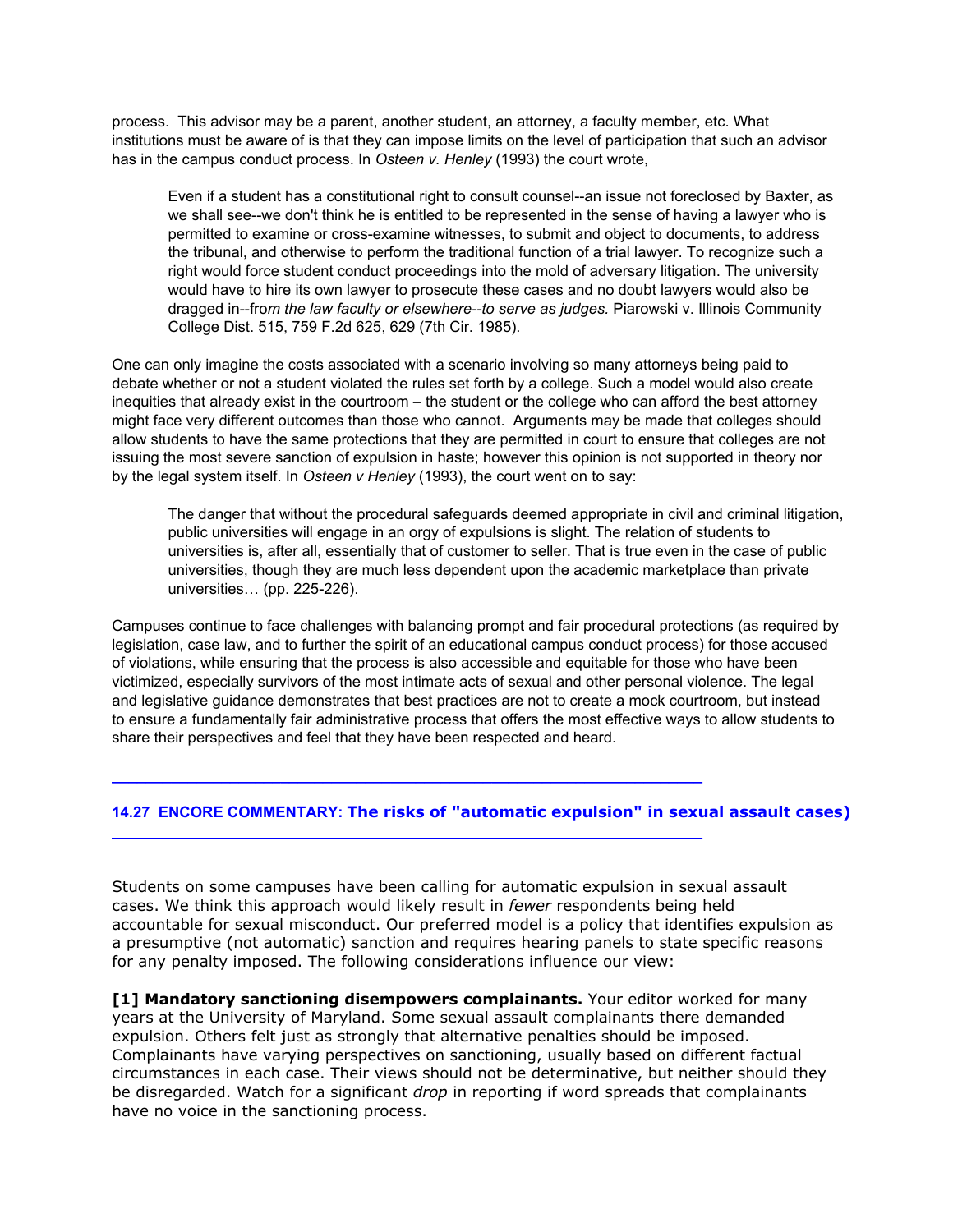**[2] Mandatory sanctioning distorts fact-finding.** More "acquittals" will result if automatic expulsion is required. Why? Facts keep interfering with our theories. Shades of gray can arise in sexual misconduct cases, especially on the issue of consent. Colleges typically resolve sexual misconduct allegations no prosecutor would pursue: e.g., both parties were drinking; both may have hazy recollections of events; one or both were inhibited about verbalizing sexual wishes; words or actions were ambiguous or misconstrued. When these factual patterns arise, thoughtful people on hearing panels--given no discretion in sanctioning--may refuse to find the accused student responsible. Complainants will be outraged and the benefits associated with more moderate penalties lost.

**[3] Sooner or later, mandatory sanctioning will polarize the campus and discredit programs designed to reduce sexual misconduct.** It's understandable when people and institutions forget lessons from the distant past. What's inexcusable is to forget lessons from the *recent* past. The 2006 Duke [lacrosse](http://docs.google.com/Doc?docid=0Aaj24xYwfevnZGZkcHZ6cDlfNTkxajhyNmptZHE&hl=en) case prompted articles nationwide about the dangers of overzealous prosecutors and college administrators politicizing sexual assault allegations. Now, some commentators portray colleges as centers of misogyny intent on protecting rapists. How did this dizzying transformation occur? Whatever the cause, one-size-fits-all sanctioning will guarantee more high profile cases prompting doubts about our common sense and commitment to fairness. Old ideological wounds will re-open and even the most reasonable educational programming targeted as an exercise in "political correctness."

# **A working suggestion**

The subliminal purpose of automatic sanctioning is to preclude thinking. This strategy is incompatible with the aims of a college education. A better idea (grounded on the work of administrative law professor [Kenneth](http://www.google.com/url?q=http%3A%2F%2Fwww.boston.com%2Fnews%2Fglobe%2Fobituaries%2Farticles%2F2003%2F09%2F24%2Fkenneth_culp_davis_at_94_administrative_law_expert%2F&sa=D&sntz=1&usg=AFQjCNFcOQuJFmlLBK-jjMIXUjeWkoAjjA) Culp Davis) is to *guide* and *structure* discretion- without eliminating discretion altogether. One of the best examples we've seen among college sexual assault policies is at the University of Virginia (["Procedures](http://www.google.com/url?q=http%3A%2F%2Fwww.virginia.edu%2Fsexualviolence%2Fdocuments%2Fsexual_misconduct_policy070811.pdf&sa=D&sntz=1&usg=AFQjCNEDCAaRMOXkbR5S88qKYXEvIPRAfw) for Cases of Sexual [Assault"](http://www.google.com/url?q=http%3A%2F%2Fwww.virginia.edu%2Fsexualviolence%2Fdocuments%2Fsexual_misconduct_policy070811.pdf&sa=D&sntz=1&usg=AFQjCNEDCAaRMOXkbR5S88qKYXEvIPRAfw)). Please note the section in italics:

**Sanction:** The Panel is *required to consider suspending or expelling any student found responsible for sexual misconduct;* however the panel may impose any sanction that it finds to be fair and proportionate to the violation. In determining an appropriate sanction, the Panel may consider any record of past violations of the Standards of Conduct, as well as the nature and severity of such past violation[s]. The panel will also consider, as part of its deliberations, whether the sanction will [a] bring an end to the violation in question, [b] reasonably prevent a recurrence of a similar violation, and [c] remedy the effects of the violation on the complainant and the University community. The sanction decision will be made by the panel by majority vote. *Any sanction imposed will be explained or supported in the written decision of the Panel.*

The UVA sexual assault policy points to, but does not mandate expulsion. It also specifies specific sanctioning considerations keyed to relevant OCR guidance. This approach is an intelligent middle ground on a challenging topic likely to be debated on your campus.

**\_\_\_\_\_\_\_\_\_\_\_\_\_\_\_\_\_\_\_\_\_\_\_\_\_\_\_\_\_\_\_\_\_\_\_\_\_\_\_\_\_\_\_\_\_\_\_\_\_\_\_\_\_\_\_\_\_\_\_**

--Gary Pavela